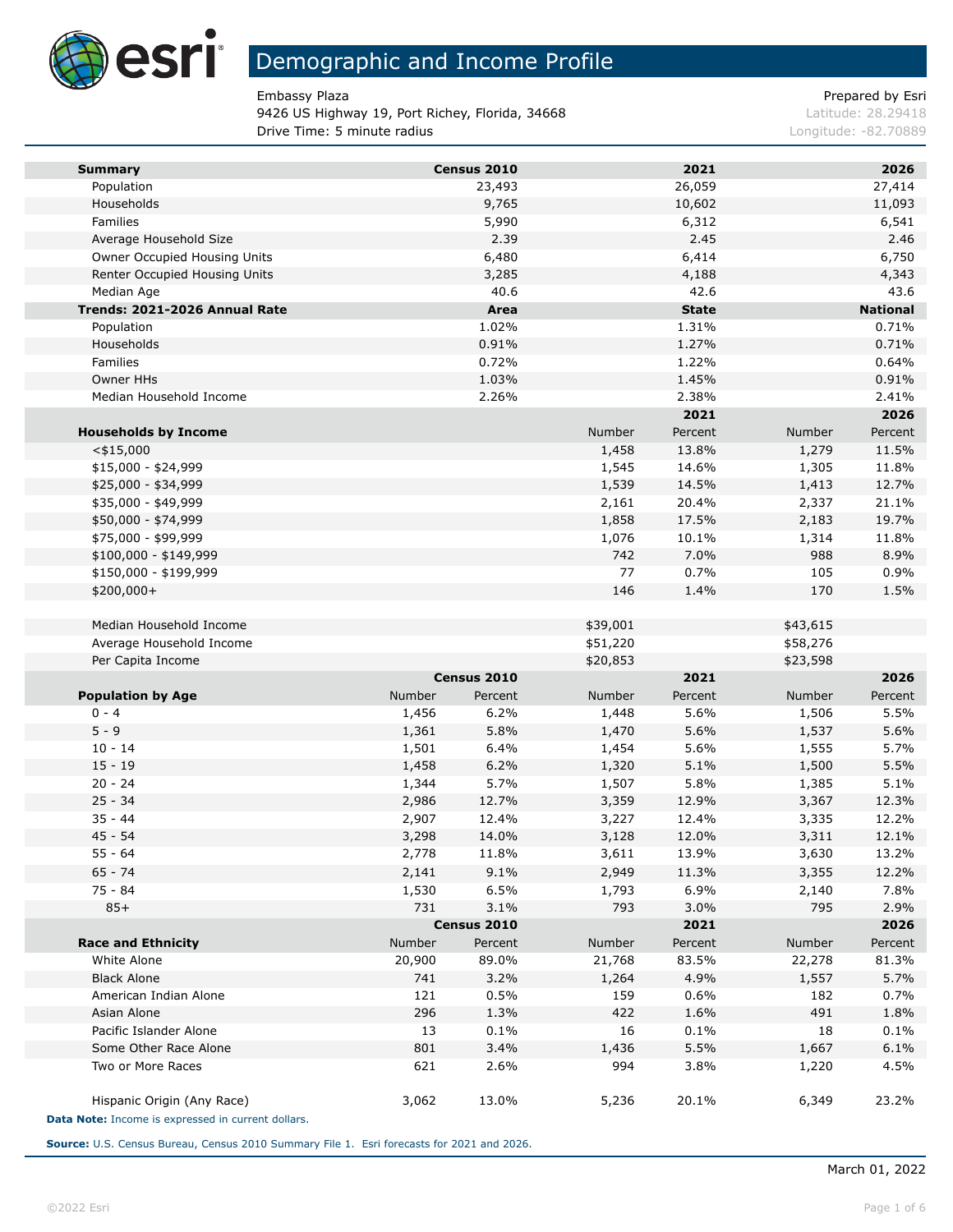

9426 US Highway 19, Port Richey, Florida, 34668 Latitude: 28.29418 **Drive Time: 5 minute radius Constanting Constanting Constanting Constanting Constanting Constanting Constanting Constanting Constanting Constanting Constanting Constanting Constanting Constanting Constanting Constanting** 

Embassy Plaza **Prepared by Esri** Prepared by Esri







#### 2021 Household Income



#### 2021 Population by Race



<sup>2021</sup> Percent Hispanic Origin: 20.1%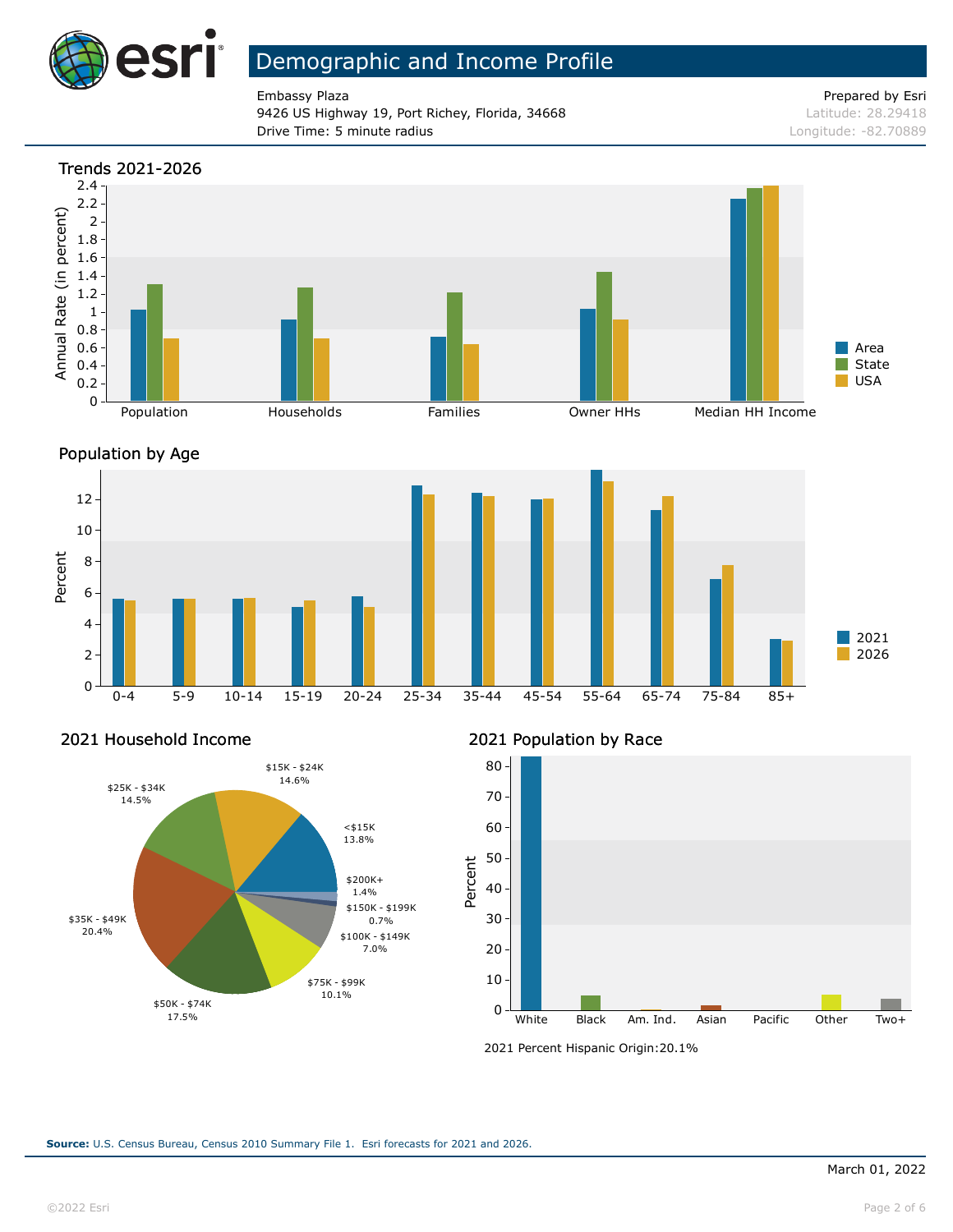

9426 US Highway 19, Port Richey, Florida, 34668 Latitude: 28.29418 **Drive Time: 10 minute radius Longitude: -82.70889 Longitude: -82.70889** 

Embassy Plaza **Prepared by Esri** Prepared by Esri

| <b>Summary</b>                                     |        | Census 2010         |          | 2021         |          | 2026            |
|----------------------------------------------------|--------|---------------------|----------|--------------|----------|-----------------|
| Population                                         |        | 79,004              |          | 85,437       |          | 89,165          |
| Households                                         |        | 35,590              |          | 38,098       |          | 39,584          |
| Families                                           |        | 20,503              |          | 21,260       |          | 21,875          |
| Average Household Size                             |        | 2.20                |          | 2.22         |          | 2.23            |
| Owner Occupied Housing Units                       |        | 23,726              |          | 23,335       |          | 24,559          |
| Renter Occupied Housing Units                      |        | 11,864              |          | 14,763       |          | 15,025          |
| Median Age                                         |        | 46.4                |          | 49.5         |          | 50.4            |
| Trends: 2021-2026 Annual Rate                      |        | Area                |          | <b>State</b> |          | <b>National</b> |
| Population                                         |        | 0.86%               |          | 1.31%        |          | 0.71%           |
| Households                                         |        | 0.77%               |          | 1.27%        |          | 0.71%           |
| Families                                           |        | 0.57%               |          | 1.22%        |          | 0.64%           |
| Owner HHs                                          |        | 1.03%               |          | 1.45%        |          | 0.91%           |
| Median Household Income                            |        | 2.26%               |          | 2.38%        |          | 2.41%           |
|                                                    |        |                     |          | 2021         |          | 2026            |
| <b>Households by Income</b>                        |        |                     | Number   | Percent      | Number   | Percent         |
| $<$ \$15,000                                       |        |                     | 5,854    | 15.4%        | 5,129    | 13.0%           |
| $$15,000 - $24,999$                                |        |                     | 5,418    | 14.2%        | 4,709    | 11.9%           |
| \$25,000 - \$34,999                                |        |                     | 4,969    | 13.0%        | 4,719    | 11.9%           |
| \$35,000 - \$49,999                                |        |                     | 7,181    | 18.8%        | 7,499    | 18.9%           |
| \$50,000 - \$74,999                                |        |                     | 6,685    | 17.5%        | 7,629    | 19.3%           |
| \$75,000 - \$99,999                                |        |                     | 3,847    | 10.1%        | 4,589    | 11.6%           |
| \$100,000 - \$149,999                              |        |                     | 2,881    | 7.6%         | 3,732    | 9.4%            |
| \$150,000 - \$199,999                              |        |                     | 667      | 1.8%         | 885      | 2.2%            |
| \$200,000+                                         |        |                     | 596      | 1.6%         | 694      | 1.8%            |
| Median Household Income                            |        |                     | \$39,586 |              | \$44,274 |                 |
| Average Household Income                           |        |                     | \$53,149 |              | \$60,400 |                 |
| Per Capita Income                                  |        |                     | \$23,645 |              | \$26,751 |                 |
|                                                    |        | Census 2010         |          | 2021         |          | 2026            |
| <b>Population by Age</b>                           | Number | Percent             | Number   | Percent      | Number   | Percent         |
| $0 - 4$                                            | 4,075  | 5.2%                | 3,893    | 4.6%         | 4,016    | 4.5%            |
| $5 - 9$                                            | 3,928  | 5.0%                | 3,979    | 4.7%         | 4,078    | 4.6%            |
| $10 - 14$                                          | 4,228  | 5.4%                | 3,998    | 4.7%         | 4,187    | 4.7%            |
| $15 - 19$                                          | 4,414  | 5.6%                | 3,802    | 4.5%         | 4,113    | 4.6%            |
| $20 - 24$                                          | 4,046  | 5.1%                | 4,207    | 4.9%         | 3,937    | 4.4%            |
| $25 - 34$                                          | 8,440  | 10.7%               | 9,618    | 11.3%        | 9,461    | 10.6%           |
| $35 - 44$<br>$45 - 54$                             | 8,864  | 11.2%               | 8,974    | 10.5%        | 9,487    | 10.6%           |
|                                                    | 11,100 | 14.0%               | 9,813    | 11.5%        | 9,871    | 11.1%           |
| 55 - 64                                            | 10,494 | 13.3%               | 12,546   | 14.7%        | 12,270   | 13.8%           |
| 65 - 74                                            | 8,858  | 11.2%               | 12,350   | 14.5%        | 13,712   | 15.4%<br>10.7%  |
| 75 - 84                                            | 6,907  | 8.7%                | 7,904    | 9.3%         | 9,575    |                 |
| $85+$                                              | 3,650  | 4.6%<br>Census 2010 | 4,353    | 5.1%<br>2021 | 4,458    | 5.0%<br>2026    |
| <b>Race and Ethnicity</b>                          | Number | Percent             | Number   | Percent      | Number   | Percent         |
| White Alone                                        | 71,869 | 91.0%               | 73,777   | 86.4%        | 75,184   | 84.3%           |
| <b>Black Alone</b>                                 | 1,932  | 2.4%                | 3,300    | 3.9%         | 4,069    | 4.6%            |
| American Indian Alone                              | 362    | 0.5%                | 473      | 0.6%         | 538      | 0.6%            |
| Asian Alone                                        | 958    | 1.2%                | 1,357    | 1.6%         | 1,581    | 1.8%            |
| Pacific Islander Alone                             | 33     | 0.0%                | 43       | 0.1%         | 50       | 0.1%            |
| Some Other Race Alone                              | 1,983  | 2.5%                | 3,526    | 4.1%         | 4,101    | 4.6%            |
| Two or More Races                                  | 1,867  | 2.4%                | 2,961    | 3.5%         | 3,643    | 4.1%            |
| Hispanic Origin (Any Race)                         | 8,137  | 10.3%               | 13,833   | 16.2%        | 16,817   | 18.9%           |
| Data Note: Income is expressed in current dollars. |        |                     |          |              |          |                 |

**Source:** U.S. Census Bureau, Census 2010 Summary File 1. Esri forecasts for 2021 and 2026.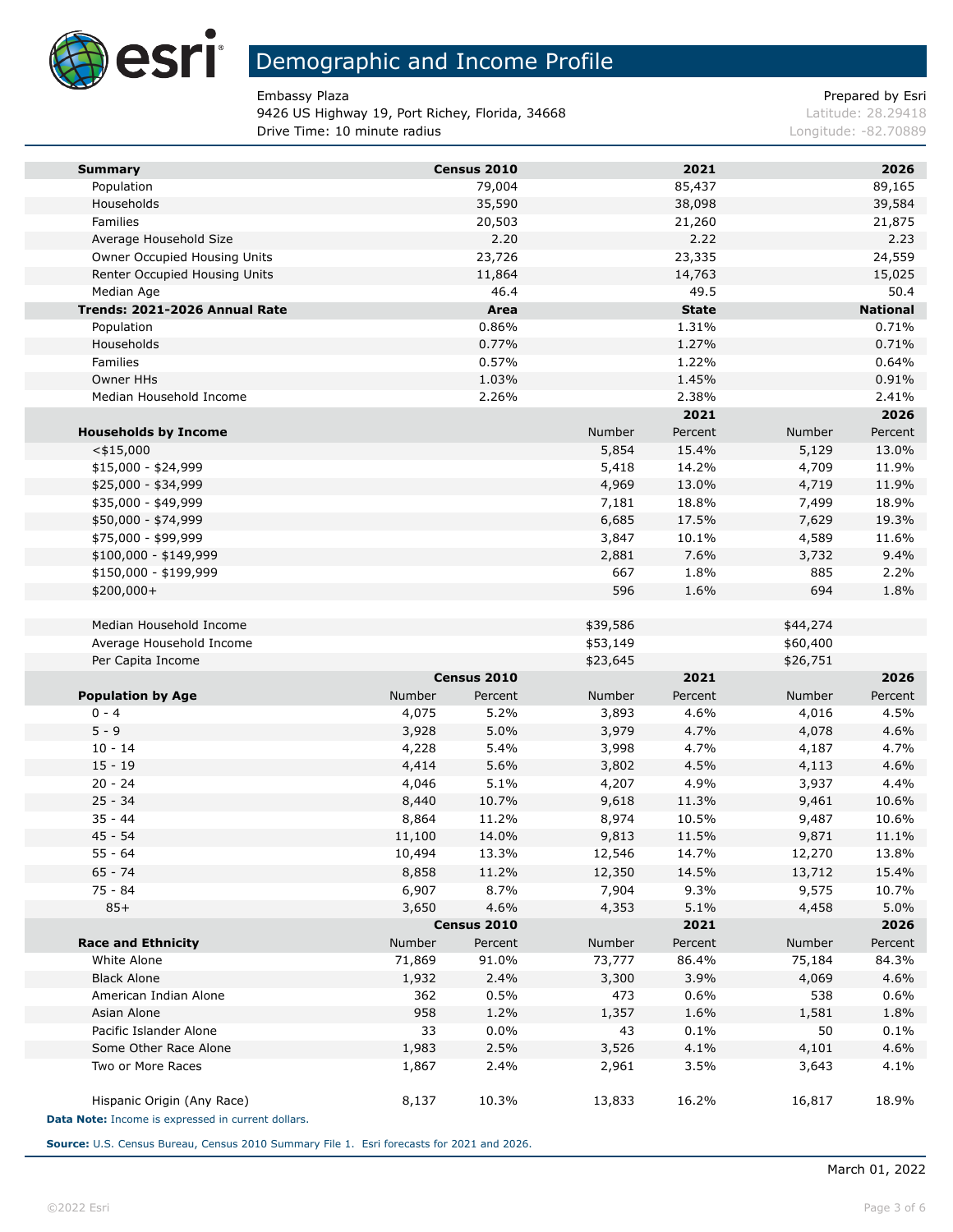

Embassy Plaza **Prepared by Esri** Prepared by Esri 9426 US Highway 19, Port Richey, Florida, 34668 Latitude: 28.29418 **Drive Time: 10 minute radius Longitude: -82.70889** 







#### 2021 Household Income



#### 2021 Population by Race



<sup>2021</sup> Percent Hispanic Origin: 16.2%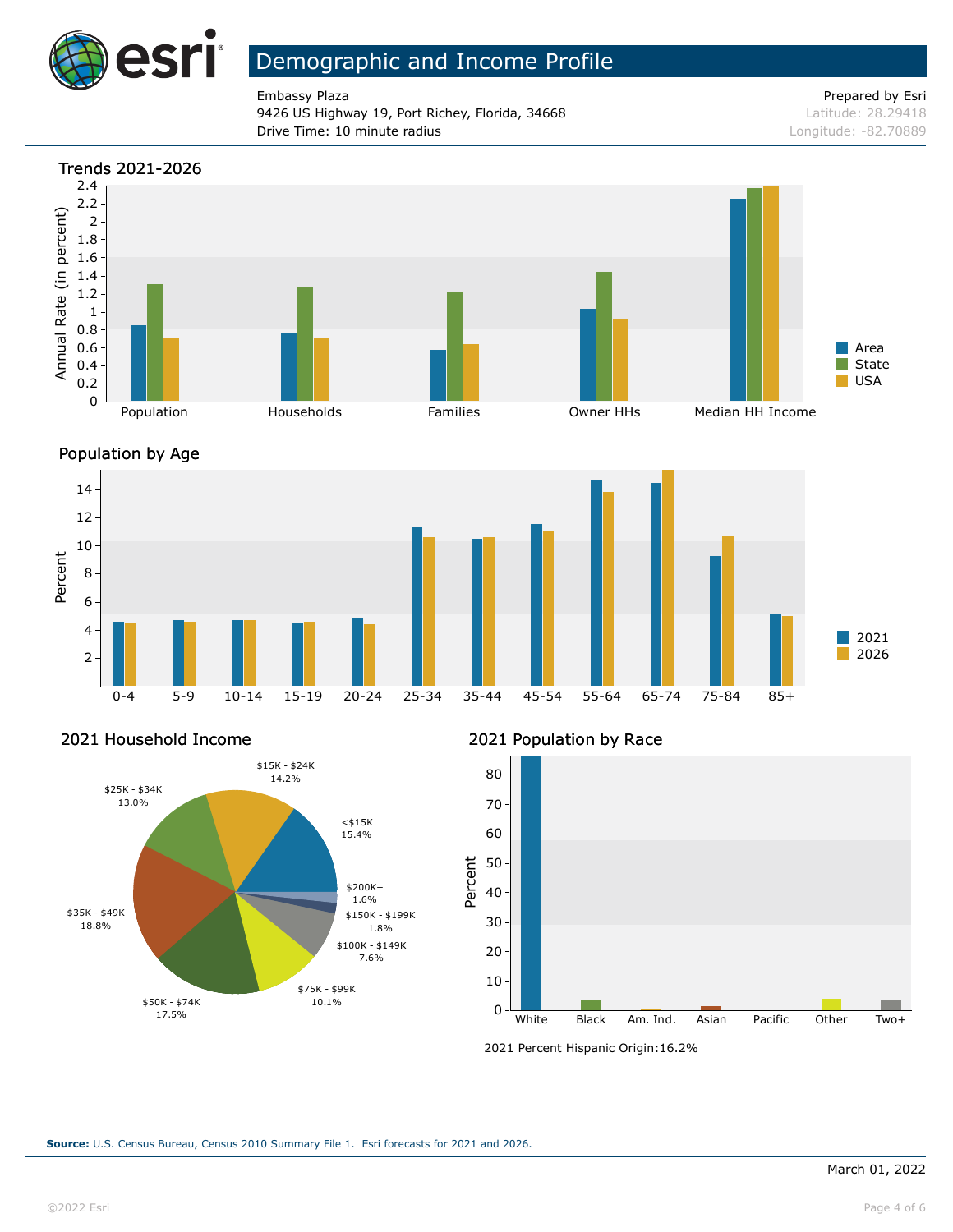

9426 US Highway 19, Port Richey, Florida, 34668 Latitude: 28.29418 **Drive Time: 15 minute radius Longitude: -82.70889 Longitude: -82.70889** 

Embassy Plaza **Prepared by Esri** Prepared by Esri

| <b>Summary</b>                                     |         | Census 2010 |          | 2021         |          | 2026            |
|----------------------------------------------------|---------|-------------|----------|--------------|----------|-----------------|
| Population                                         |         | 155,237     |          | 166,920      |          | 173,928         |
| Households                                         |         | 69,173      |          | 73,901       |          | 76,704          |
| Families                                           |         | 41,529      |          | 43,107       |          | 44,355          |
| Average Household Size                             |         | 2.22        |          | 2.24         |          | 2.25            |
| Owner Occupied Housing Units                       |         | 49,606      |          | 49,426       |          | 52,007          |
| Renter Occupied Housing Units                      |         | 19,567      |          | 24,475       |          | 24,697          |
| Median Age                                         |         | 47.2        |          | 50.9         |          | 51.9            |
| Trends: 2021-2026 Annual Rate                      |         | Area        |          | <b>State</b> |          | <b>National</b> |
| Population                                         |         | 0.83%       |          | 1.31%        |          | 0.71%           |
| Households                                         |         | 0.75%       |          | 1.27%        |          | 0.71%           |
| Families                                           |         | 0.57%       |          | 1.22%        |          | 0.64%           |
| Owner HHs                                          |         | 1.02%       |          | 1.45%        |          | 0.91%           |
| Median Household Income                            |         | 2.35%       |          | 2.38%        |          | 2.41%           |
|                                                    |         |             |          | 2021         |          | 2026            |
| <b>Households by Income</b>                        |         |             | Number   | Percent      | Number   | Percent         |
| $<$ \$15,000                                       |         |             | 10,072   | 13.6%        | 8,908    | 11.6%           |
| $$15,000 - $24,999$                                |         |             | 10,272   | 13.9%        | 9,196    | 12.0%           |
| \$25,000 - \$34,999                                |         |             | 9,056    | 12.3%        | 8,570    | 11.2%           |
| \$35,000 - \$49,999                                |         |             | 13,763   | 18.6%        | 13,743   | 17.9%           |
| \$50,000 - \$74,999                                |         |             | 13,414   | 18.2%        | 14,759   | 19.2%           |
| \$75,000 - \$99,999                                |         |             | 7,891    | 10.7%        | 9,417    | 12.3%           |
| \$100,000 - \$149,999                              |         |             | 6,537    | 8.8%         | 8,480    | 11.1%           |
| \$150,000 - \$199,999                              |         |             | 1,565    | 2.1%         | 2,074    | 2.7%            |
| $$200,000+$                                        |         |             | 1,331    | 1.8%         | 1,555    | 2.0%            |
| Median Household Income                            |         |             | \$41,870 |              | \$47,018 |                 |
| Average Household Income                           |         |             | \$56,405 |              | \$63,959 |                 |
| Per Capita Income                                  |         |             | \$24,936 |              | \$28,163 |                 |
|                                                    |         | Census 2010 |          | 2021         |          | 2026            |
| <b>Population by Age</b>                           | Number  | Percent     | Number   | Percent      | Number   | Percent         |
| $0 - 4$                                            | 7,561   | 4.9%        | 7,120    | 4.3%         | 7,316    | 4.2%            |
| $5 - 9$                                            | 7,680   | 4.9%        | 7,453    | 4.5%         | 7,650    | 4.4%            |
| $10 - 14$                                          | 8,216   | 5.3%        | 7,667    | 4.6%         | 8,070    | 4.6%            |
| $15 - 19$                                          | 8,492   | 5.5%        | 7,396    | 4.4%         | 7,781    | 4.5%            |
| $20 - 24$                                          | 7,452   | 4.8%        | 7,697    | 4.6%         | 7,325    | 4.2%            |
| $25 - 34$                                          | 15,801  | 10.2%       | 17,847   | 10.7%        | 17,472   | 10.0%           |
| $35 - 44$                                          | 17,537  | 11.3%       | 17,215   | 10.3%        | 18,179   | 10.5%           |
| $45 - 54$                                          | 22,205  | 14.3%       | 19,415   | 11.6%        | 19,268   | 11.1%           |
| 55 - 64                                            | 21,224  | 13.7%       | 25,129   | 15.1%        | 24,626   | 14.2%           |
| 65 - 74                                            | 18,289  | 11.8%       | 25,445   | 15.2%        | 28,003   | 16.1%           |
| 75 - 84                                            | 14,107  | 9.1%        | 16,245   | 9.7%         | 19,629   | 11.3%           |
| $85+$                                              | 6,672   | 4.3%        | 8,293    | 5.0%         | 8,610    | 5.0%            |
|                                                    |         | Census 2010 |          | 2021         |          | 2026            |
| <b>Race and Ethnicity</b>                          | Number  | Percent     | Number   | Percent      | Number   | Percent         |
| White Alone                                        | 142,575 | 91.8%       | 146,428  | 87.7%        | 149,309  | 85.8%           |
| <b>Black Alone</b>                                 | 3,327   | 2.1%        | 5,668    | 3.4%         | 7,003    | 4.0%            |
| American Indian Alone                              | 618     | 0.4%        | 797      | 0.5%         | 901      | 0.5%            |
| Asian Alone                                        | 2,113   | 1.4%        | 3,007    | 1.8%         | 3,521    | 2.0%            |
| Pacific Islander Alone                             | 77      | 0.0%        | 103      | 0.1%         | 120      | 0.1%            |
| Some Other Race Alone                              | 3,200   | 2.1%        | 5,647    | 3.4%         | 6,572    | 3.8%            |
| Two or More Races                                  | 3,327   | 2.1%        | 5,271    | 3.2%         | 6,502    | 3.7%            |
| Hispanic Origin (Any Race)                         | 13,843  | 8.9%        | 23,487   | 14.1%        | 28,648   | 16.5%           |
| Data Note: Income is expressed in current dollars. |         |             |          |              |          |                 |

**Source:** U.S. Census Bureau, Census 2010 Summary File 1. Esri forecasts for 2021 and 2026.